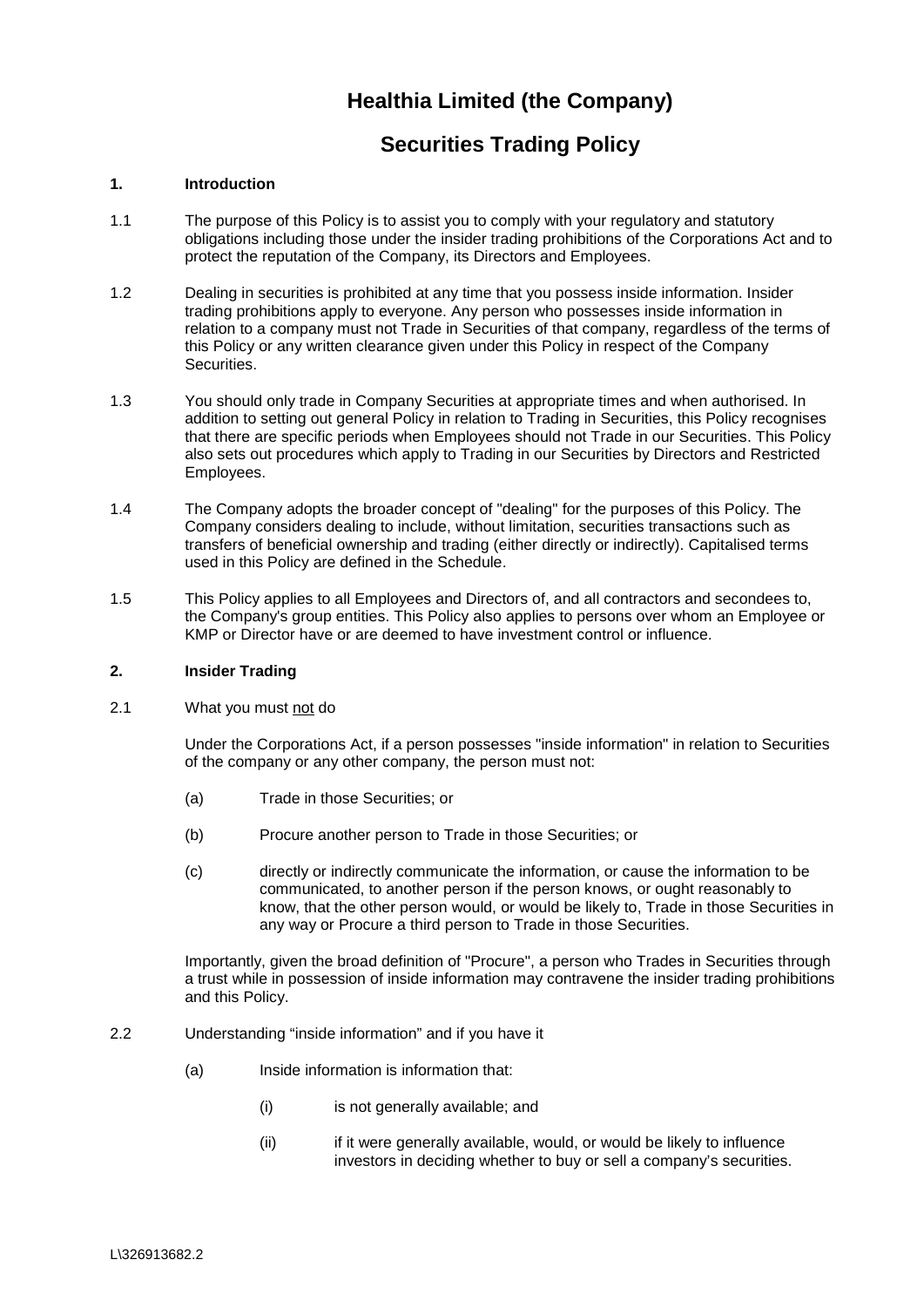- (b) You must assume that information is generally available only if it has been announced to ASX.
- (c) Where a person has inside information in relation to securities of any company, that person must not Trade in those securities, advise others or procure others to trade in the securities or pass on the inside information to any person that will use that information to trade in, or procure someone else to trade in, the securities.

#### 2.3 A person does not need to be an "insider"

A person can possess inside information in respect of a company, even if they are not associated in any way with that company. It is irrelevant how the inside information was obtained.

#### 2.4 Penalties

- (a) A person who Trades in Securities while they possess inside information or communicates that information in the circumstances described in paragraph 2.1(c) above may be liable for both significant civil and criminal penalties.
- (b) In addition, it is a condition of employment with the Company that all the Company's Employees adhere to the principles and standards of conduct outlined in this Policy. A breach of this Policy may lead to disciplinary action by the Company, including termination of your employment with us.
- 2.5 Examples of inside information

The following items are examples of information which may be inside information in relation to the Company:

- (a) a change in financial forecasts or expectations;
- (b) a proposed dividend;
- (c) changes in the Board of Directors or senior executives;
- (d) pending ASX announcements;
- (e) proposed changes in capital structure, including issues of Securities, rights issues, the redemption of Securities and capital reconstructions;
- (f) giving or receiving a notice of intention to make a takeover offer;
- (g) debt facilities and borrowings;
- (h) mergers, demergers, acquisitions and divestments;
- (i) significant changes in operations, strategy or proposed changes in the general character or nature of the business of a company or its subsidiaries;
- (j) liquidity and cash flow information;
- (k) sales figures;
- (l) major or material purchases or sales of assets;
- (m) significant new contracts or customers;
- (n) an entity proposing to buy, or a security holder proposing to sell, a substantial number of Company Securities;
- (o) industry issues that may have a material impact on the company;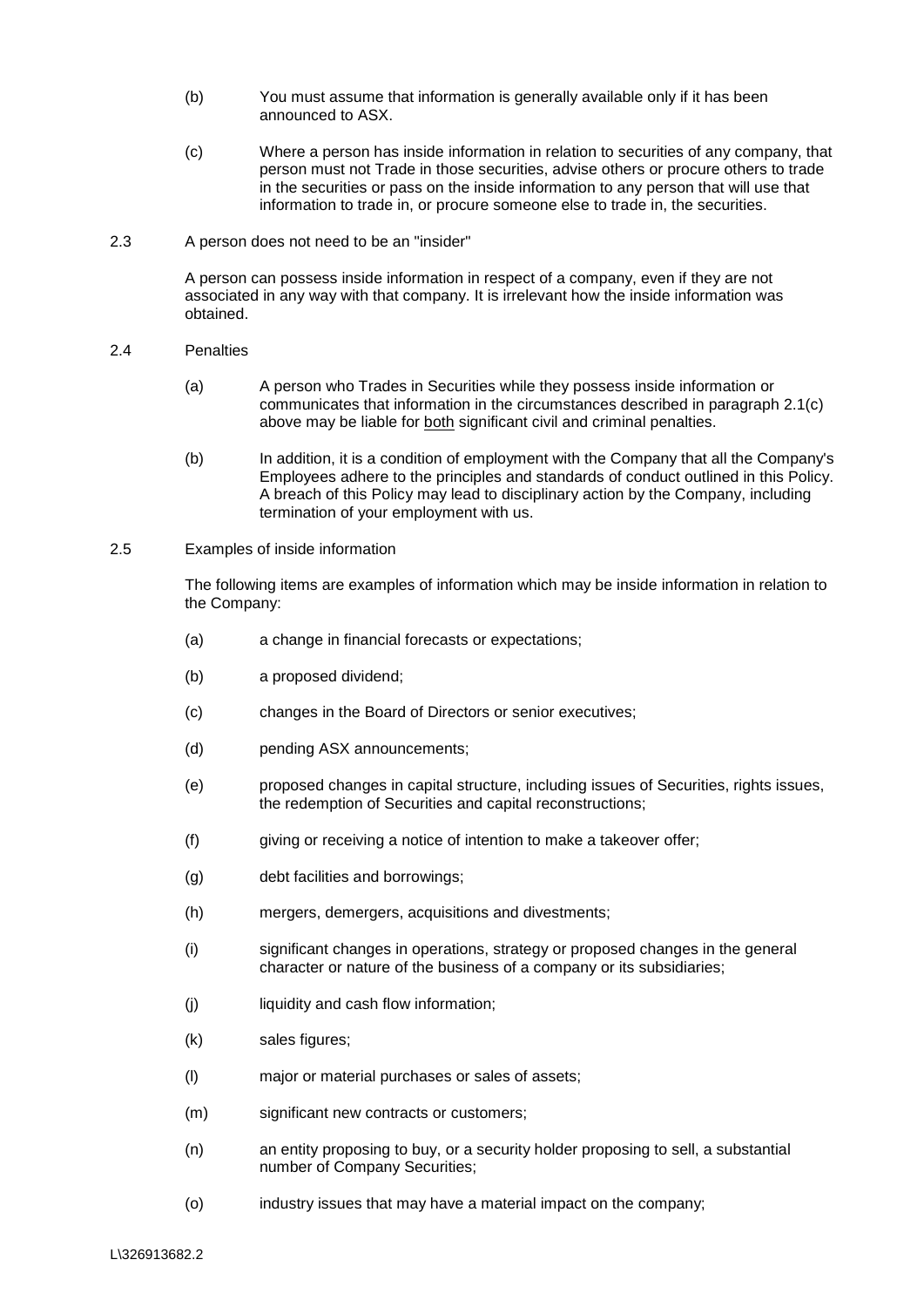- (p) significant litigation involving the company;
- (q) allegations of any breach of the law or other regulatory requirements by the company; and
- (r) decisions on significant issues affecting the company by regulatory bodies in Australia or other relevant jurisdictions (such as the Australian Securities and Investments Commission or the Australian Competition and Consumer Commission).

This is not an exhaustive list. If you have any questions about insider information and your responsibilities, please contact the Company Secretary.

#### **3. Important restrictions on your ability to trade Company Securities – all Employees and Directors**

- 3.1 General Principles
	- (a) Employees and Directors must comply with the insider trading provisions of the Corporations Act at all times and must not Trade in Securities whilst in possession of inside information in respect of those in Securities.
	- (b) Employees and Directors must not derive personal advantage from information which is not generally available and which has been obtained by reason of their connection with the Group.
	- (c) Employees and Directors must not engage in short term Trading of Company Securities. In general, we consider the following to be transactions of a short term nature:
		- acquiring Securities with an intention to sell within a 6 month period, or
		- selling Securities with a view to repurchase within a 6 month period.
	- (d) The purchase or creation of Hedge and/or Derivatives attached to or based on Company Securities is not allowed – Employees and Directors must not use, or allow to be used, any Derivatives or other products which operate to limit the economic risk of Company Securities that are unvested or vested but subject to disposal restrictions.
	- (e) Employees and Directors are ultimately responsible for ensuring that their personal dealings in the Company Securities comply with all applicable laws and regulations.
- 3.2 When you can trade in Company Securities

## **As an Employee (other than Restricted Employees and Directors) you are only permitted to trade in a Company Security during a Staff Trading Window.**

Each year the Staff Trading Windows are as follows:

- the day after the release of our full year financial results in August until 31 December
- the day after the release of our half year financial results in February until 30 June

At any time, we may vary, suspend or terminate the Staff Trading Window for a specified period in our discretion. All employees will be notified of any such changes to the Staff Trading Window.

3.3 **Trading in a Company Security by the Company Employee outside the Staff Trading Window is strictly prohibited**, unless it is an Excluded Dealing (see section 5.1) or exceptional circumstance (see sections 5.2 and 5.3).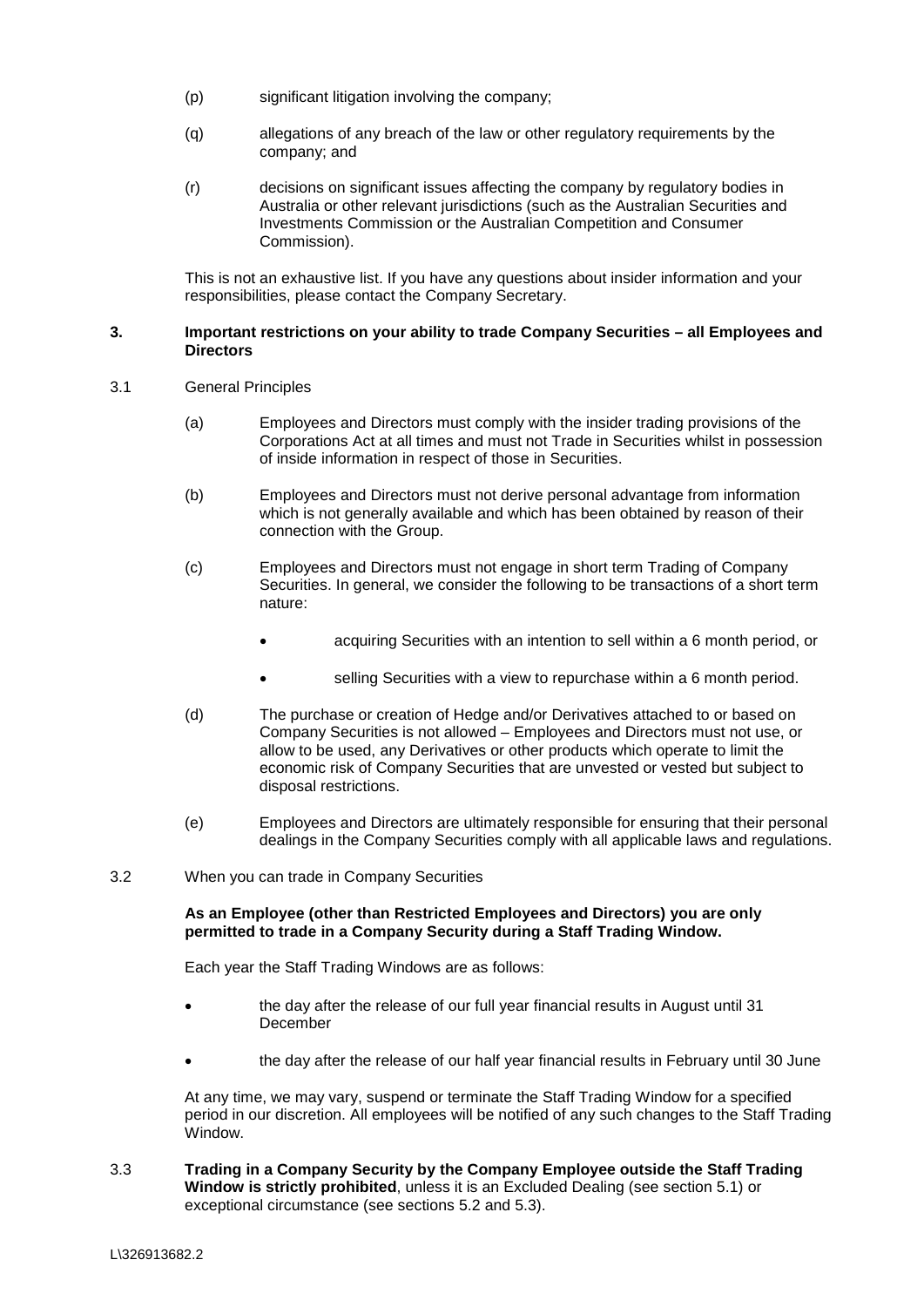- 3.4 If you possess inside information, you must not Trade Company Securities, regardless of whether this Policy provides that Trading may occur in a Staff Trading Window, or whether it is otherwise excluded from the operation of this Policy.
- 3.5 You are ultimately responsible for ensuring that your personal dealings in Company Securities comply with all applicable laws and regulations and you must satisfy yourself that the relevant dealing is appropriate and that you do not hold any inside information that would affect Company Securities. You may also be subject to additional jurisdictional specific requirements. If you are unsure about such additional requirements, consult the Company Secretary.

#### **4. Restrictions on trading Company Securities for Restricted Employees and Directors**

4.1 In addition to the requirements applying to all employees, Restricted Employees and Directors must also comply with additional specific restrictions.

> You are a Restricted Employee (and those in sub-paragraphs (a) to (d) inclusive are a KMP) if you are:

- (a) the CEO if not a Director:
- (b) the Chief Financial Officer;
- (c) a Director of any of the Company's subsidiaries;
- (d) the Chief Operating Officer;
- (e) a Company Secretary;
- (f) a direct report of or executive assistant to any of the above employees;
- (g) all employees involved with preparing the Company's financial reports; or
- (h) employees within the Group nominated as Restricted Employees and their Executive Assistants (and who are notified accordingly).
- 4.2 If you are a Restricted Employee and you want to trade, you are prohibited from trading at any time unless you receive approval from us beforehand

Restricted Employees must seek prior written clearance before undertaking any Trading in Company Securities.

Restricted Employees complete the attached 'Clearance to Trade Request Form' and submit it to the Designated Officer. The Designated Officer may request such information as considered appropriate in the circumstances. The Designated Officer's discretion will be exercised with caution having regard to the importance of minimising both the risk, and appearance of, insider trading. Restricted Employees should be aware that the Designated Officer may at their discretion elect to not approve clearance to Trade without reason.

If clearance from the Designated Officer to Trade is sought by a Restricted Employee, that Restricted Employee may only engage in the proposed Trading if prior written clearance is given by the Designated Officer. Any clearance for the Trading will be valid for 5 business days from the date it is given.

The Company Secretary will inform the Board of the details of all Trades approved.

Clearance to Trade can be withdrawn if new information comes to light or if there is a change in circumstances.

A decision to refuse clearance is final and binding on the person seeking the clearance and if clearance to Trade is refused, the person seeking the clearance must keep that information confidential and not disclose it to anyone.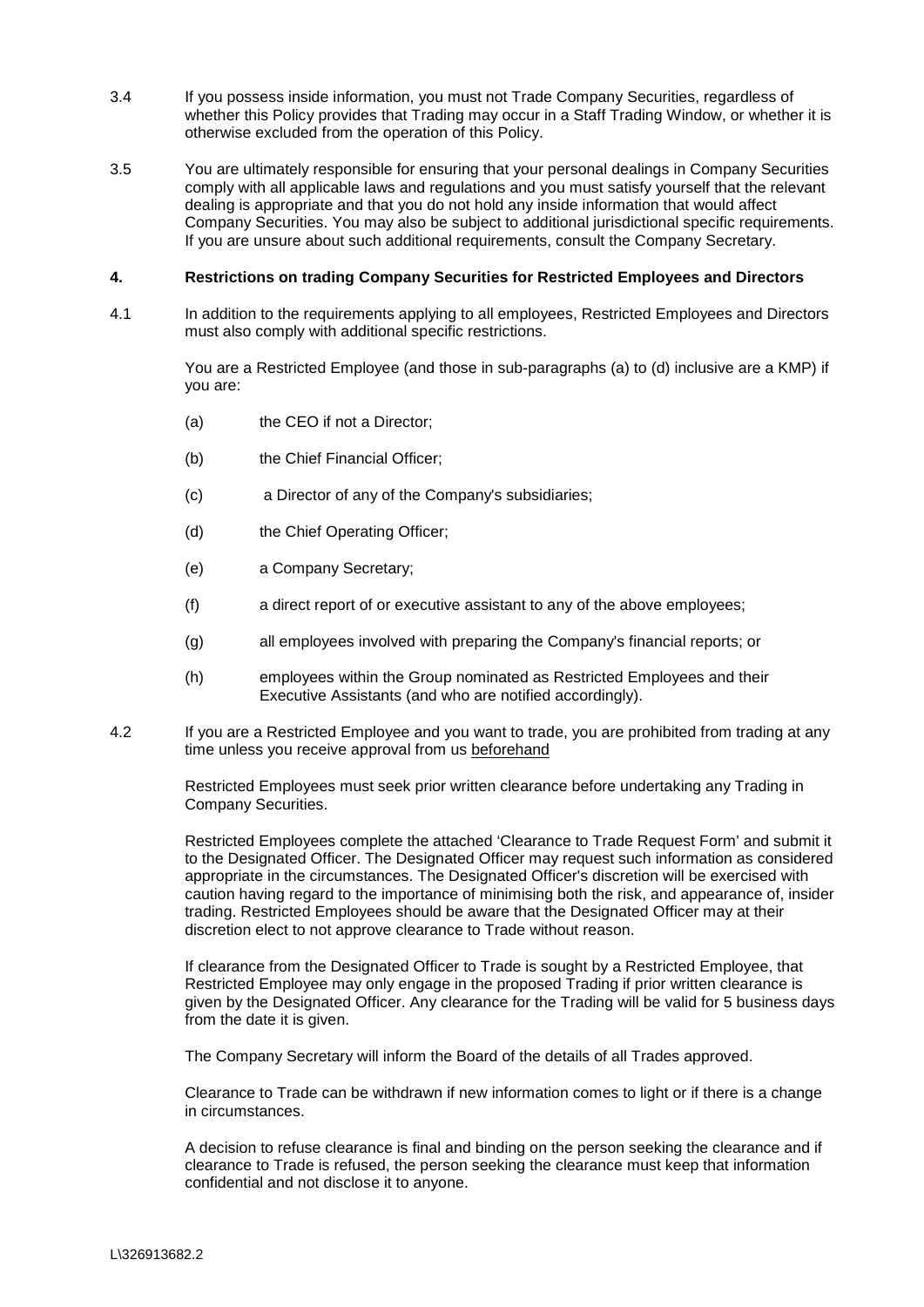4.3 If you are a Director and you want to trade, you must notify the Notification Officer

Before undertaking any Trading in Company Securities, Directors must notify the Notification Officer being:

- (a) in respect of all Directors (other than the Chair of the Board), the Chair of the Board; and
- (b) in respect of the Chair of the Board, the CFO.

The Notification Officer may appoint a delegate to act on his or her behalf in the case of temporary absence.

A Director may Trade at any time (but subject always to the restrictions in paragraph 4.5 below) after notifying the Notification Officer of his or her intention to Trade. By notifying the Notification Officer, the Director is taken to have satisfied himself or herself that the proposed Trading is within the terms of this Securities Trading Policy. At all times, a Director remains personally responsible for their own investment decisions and assessing whether the insider trading prohibitions apply to them.

4.4 Restricted Employees and Directors must also provide details of all their Trading afterwards

Restricted Employees must provide the Company Secretary with subsequent written notification of all Trading in Company Securities within two business days and Directors immediately on confirmation of trade. Directors and Restricted Employees must provide the HINs or SRNs (as defined in the ASX Settlement Operating Rules) of their holdings.

Directors must provide sufficient details of all Trading to enable us to file a notice in accordance with the ASX Listing Rules within 5 business days of the Trade.

The Company Secretary will inform the Board of the details for all Trading notified.

4.5 Restricted Employees and Directors must not Trade in Company Securities during Prohibited Periods

Prohibited periods – Trading must not occur during these periods

- (a) outside a Staff Trading Window;
- (b) from one week prior to our annual general meeting, usually held in November, until the conclusion of the meeting; and
- (c) any additional periods imposed by the Board from time to time (for example when we are considering matters which are subject to Listing Rule 3.1A regarding disclosure).

However, even if a Prohibited Period is not operating, Directors and Restricted Employees must not Trade in our Securities at that time if they are in possession of inside information.

4.6 Restrictions on margin loans and other security interests for Restricted Employees and **Directors** 

> No Director or Restricted Employee may enter into a Margin Loan or similar funding arrangement to acquire any Company Securities, or grant lenders any rights or security directly over their Company Securities.

## **5. Excluded Dealings and Exceptional Circumstances**

5.1 Excluded Dealings - dealings which may occur during a Prohibited Period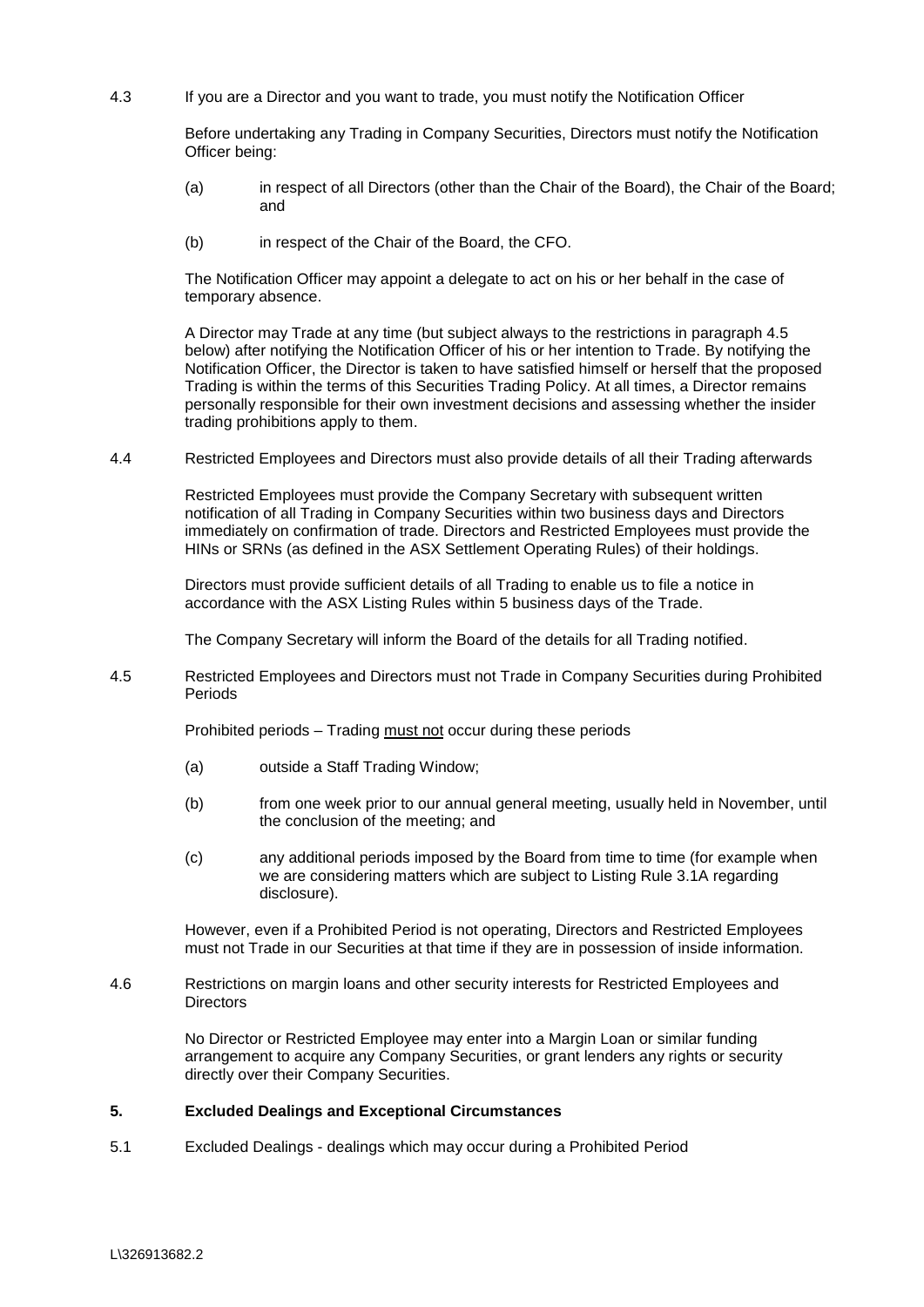The following are Excluded Dealings for the purposes of this Policy. They may be effected outside any period designated as a Staff Trading Window and are not subject to pre-clearance for Employees.

However, Restricted Employees must always seek prior written clearance before Trading as set out in paragraph 4.2 above and must report details after Trading (except for the Excluded Dealings described in (b), (c) and (j) below).

Directors must always notify the relevant Notification Officer before Trading as set out in paragraph 4.3 above and must report details after Trading (except for the Excluded Dealings described in (b), (c) and (j) below).

- (a) *Transfers into or out of a superannuation fund*: Transfers of Company Securities between a superannuation fund or other saving scheme in which the Director or Employee is a beneficiary;
- (b) *Investment in a fund or scheme*: An investment in, or Trading in units of, a fund or other scheme (other than a scheme only investing in Company Securities) where the assets of the fund or other scheme are invested at the discretion of a third party;
- (c) *Director or Employee acting as trustee*: Where the Director or Employee is a trustee or a director of a corporate trustee, Trading in Company Securities by that trust provided the Director or Employee is not a beneficiary of the trust and any decision to Trade during a Prohibited Period is taken by the other trustees or directors or by the investment managers independently of the Director or Employee;
- (d) *the exercise of vested options*: by a Company Employee under an employee incentive scheme (but not the sale of Securities following the exercise);
- (e) *the acquisition of a Company Security pursuant to an employee share (or similar) plan*: under the terms of that plan and the relevant offer document or pursuant to the terms of a business acquisition or individual employment agreement;
- (f) *dealing under an offer or invitation made to all or most Company Security holders*, including but not limited to participation in:
	- any Company share purchase plan:
	- a rights issue; or
	- an equal access buy-back.
- (g) *conversion of a convertible Company Security*: (including exchangeable shares issued by a subsidiary to a vendor upon acquisition of a business) but not the sale of the Securities following conversion;
- (h) *public offerings*: of Company Securities to a Company Employee;
- (i) *undertakings to accept, or the acceptance of a takeover offer*; and
- (j) *certain investments*: in financial instruments or accounts where underlying investment decisions are not (and cannot be) made or influenced by you. For example, contributions into a superannuation fund (excluding SMSFs), investments in non-discretionary funds or funds of funds and cash deposit accounts.
- 5.2 Trading may be permitted in a Prohibited Period in Exceptional Circumstances

A specific waiver from the prohibitions on Trading in a Company Security during a Prohibited Period, may be granted in exceptional circumstances. Exceptional circumstances include where you may need to Trade in a Company Security: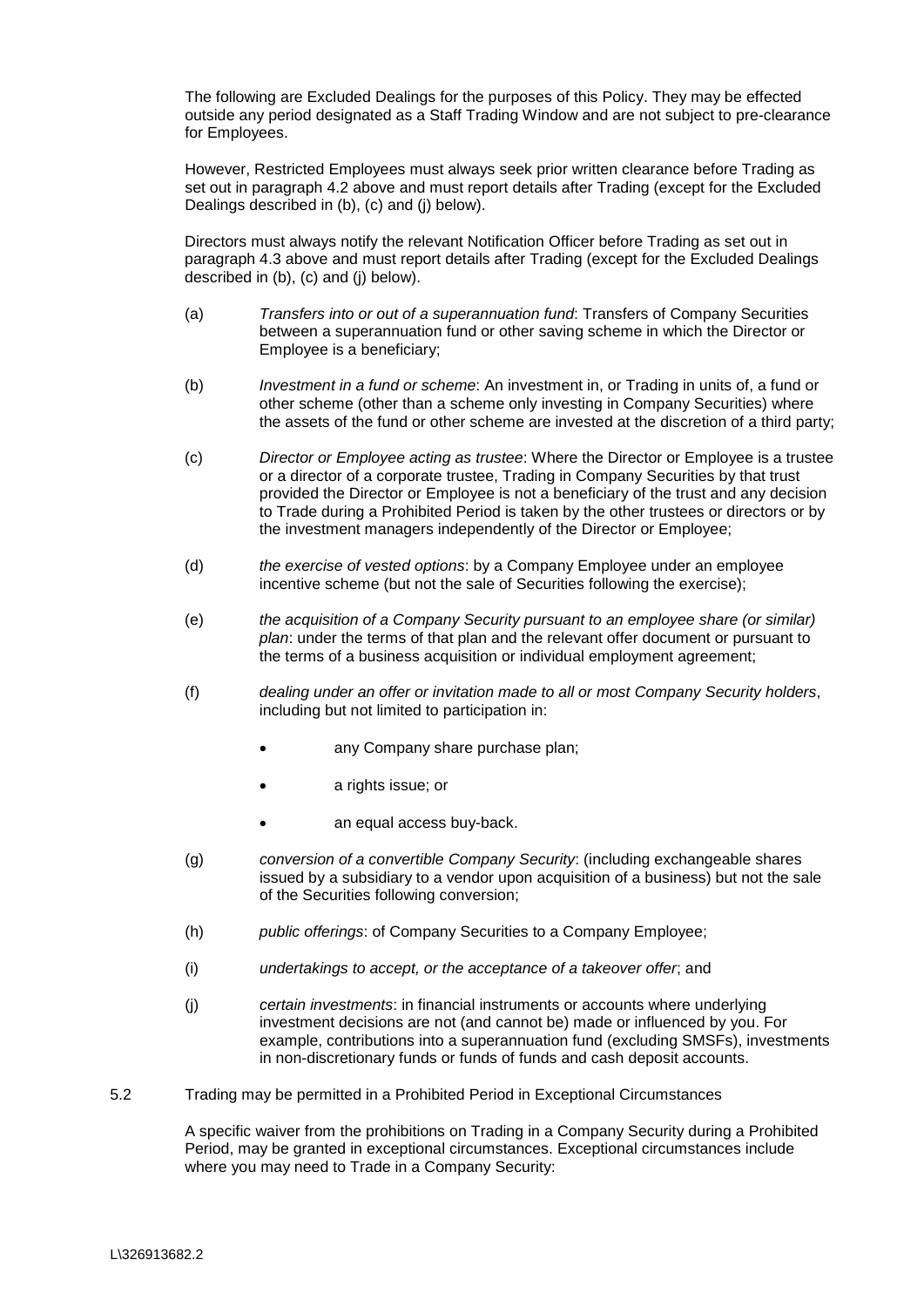- (a) by compulsion of law or regulation. For example, a court order or court enforceable undertaking to transfer or sell Company Securities; and
- (b) on account of severe financial hardship. For example, where you have a pressing/urgent financial commitment that cannot be met other than by selling Company Securities.

By their nature, not all exceptional circumstances can be specified in advance and there may be a range of other circumstances not identified in this Policy that may be deemed exceptional by the Company Secretary. As a general guide, you must satisfy the Designated Officer that you are in severe financial hardship or that the circumstances are otherwise exceptional, and that the proposed Trading is the only action available.

5.3 How to seek prior written clearance during a Prohibited Period for Exceptional Circumstances

A waiver request must be submitted to the Designated Officer (or in the case of a Director, the Company Secretary) in writing using the attached '*Request Form for waiver from compliance with the Securities Trading Policy in Exceptional Circumstances*', which contains a statutory declaration from you declaring that:

- (a) the proposed Trading is the only action available; and
- (b) you do not possess inside information affecting any Company Security.

The Company reserves the right to seek any additional information or evidence from you in relation to your specific waiver at any time during the determination process.

Requests for a specific waiver for Exceptional Circumstances are dealt with on a case-by-case basis, the granting of a specific waiver is at the Company's sole discretion, and such dealings may still be subject to the pre-clearance process. Clearance to Trade in exceptional circumstances will be provided in writing. Any prior written clearance given for Exceptional Circumstances trading will be valid for 5 business days from the date it is given.

A clearance to Trade can be withdrawn if new information comes to light or there is a change in circumstances.

Our decision to refuse clearance is final and binding on the person seeking the clearance and if clearance to Trade is refused, the person seeking the clearance must keep that information confidential and not disclose it to anyone.

## **6. Other matters**

6.1 Cautions to consider

Under insider trading laws, a person who possesses inside information about an entity's Securities is generally prohibited from trading in those Securities and that this applies even where:

- (a) the trading occurs at a time that would otherwise be outside a Prohibited Period specified in this Policy;
- (b) the trading falls within an exclusion in this Policy; or
- (c) the person has been given clearance under the Policy to Trade (whether in exceptional circumstances or otherwise).

Clearance to Trade under this Policy is not an endorsement of the proposed Trade. The person doing the trading is individually responsible for their investment decisions and their compliance with insider trading laws.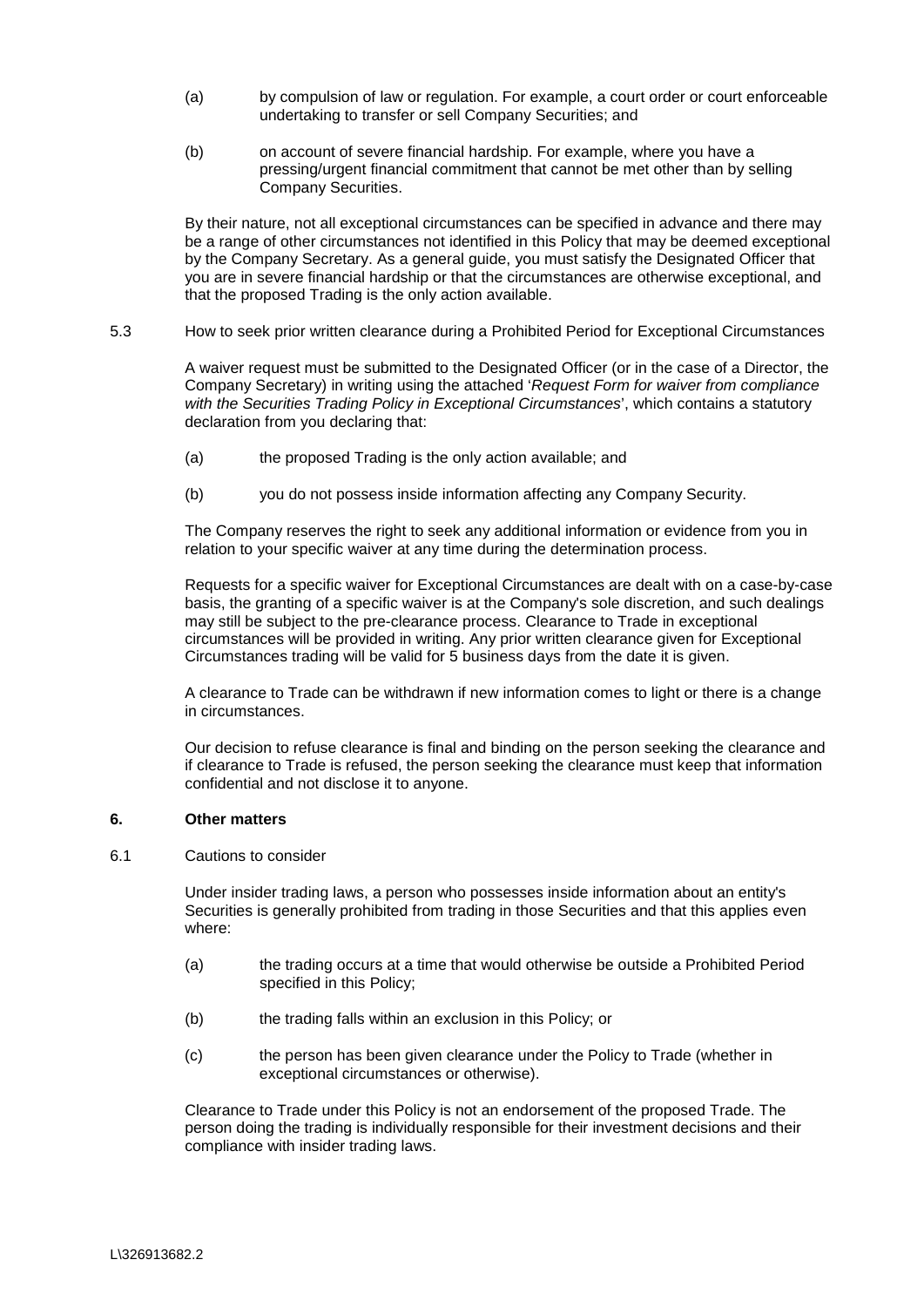Before a Director or Restricted Employee Trades in Securities, they should consider carefully whether they are in possession of any inside information that might preclude them from trading at that time and, if they have any doubt on that score, they should not Trade.

When Restricted Employees seek written clearance to Trade in the Companies Securities, (and for Directors prior to Trading) they must certify that they are not in possession of any inside information that might preclude them from Trading.

If a Restricted Employee comes into possession of inside information after receiving a clearance to Trade (or after providing notification the case of a Director), they must not Trade despite having received the clearance (or provided notification in the case of a Director).

#### 6.2 Changes to Policy

If any material changes are made to this Policy, we will give the amended Policy to ASX for release to the market within 5 business days of the material change taking effect.

6.3 Adoption of Policy and annual Board review

This Policy was adopted by the Board on 17 July 2018 and takes effect from that date and replaces any previous policy in this regard. The Board will review this Policy annually. The Company Secretary will communicate any amendments to employees as appropriate.

#### 6.4 Record keeping

The Board will ensure that records capturing the details of all applications by Directors and Employees for clearance under this Policy and the decisions made in relation to those applications.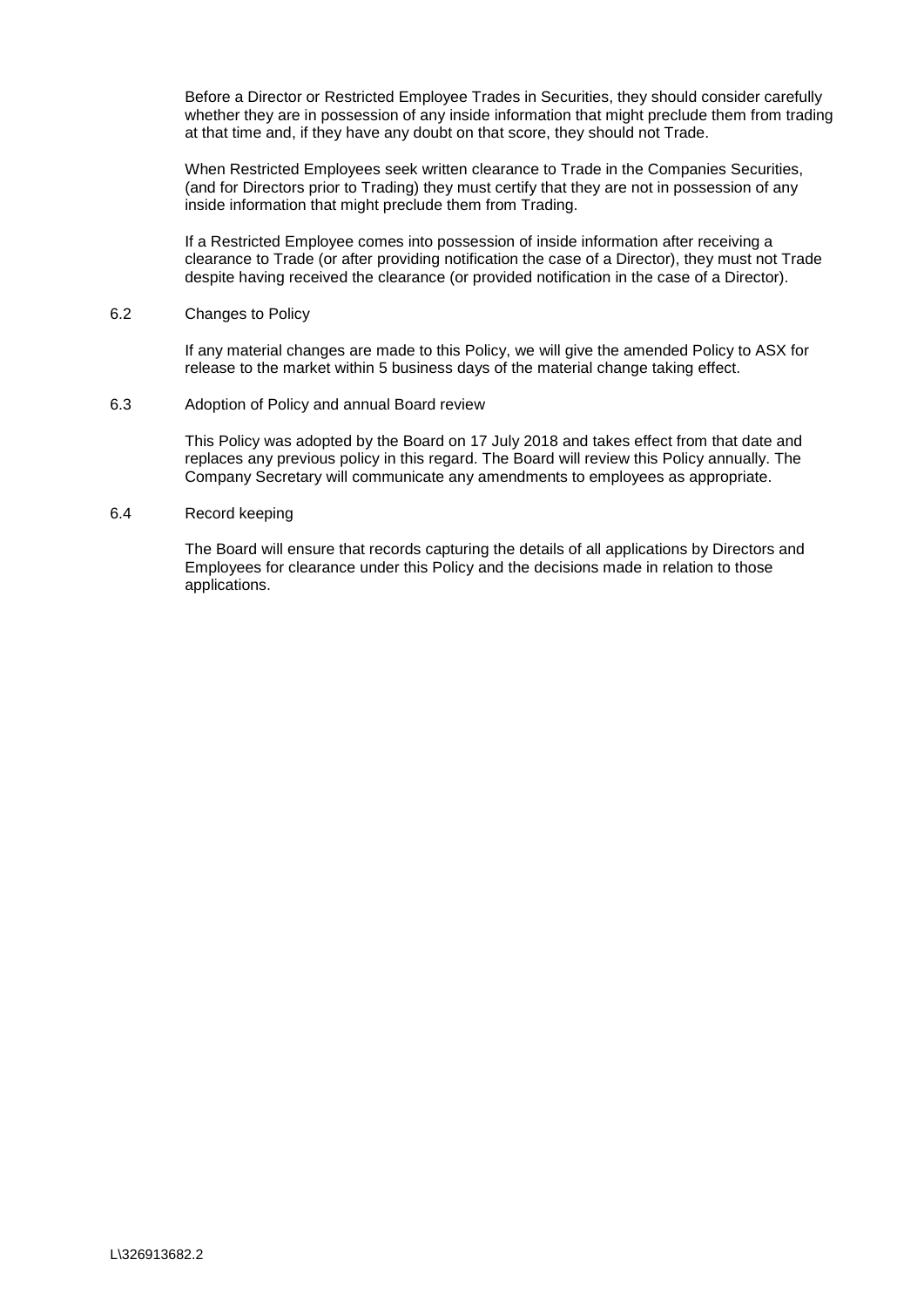## **Schedule 1 - Definitions**

For the purposes of this Policy:

**ASX** means ASX Limited ABN 98 008 624 691 or the financial market it operates (as the context requires);

**ASX Listing Rules** means the listing rules of ASX;

**Board** means the board of directors of the Company;

**CEO** means the Chief Executive Officer of the Company;

**Chair** means the chair of the Board from time to time;

**Company** means Healthia Limited.

**Company group** or **our group** means the Company and its controlled entities.

**Company Securities** or **our Securities** means Company shares and other Securities issued by the Company.

**Corporations Act** means the Corporations Act 2001 (Cth);

**Deal in Securities** means to apply for, acquire or dispose of Securities, or enter into an agreement to do any of those things, and **Dealing** has a corresponding meaning;

**Derivative** has the meaning in section 761D of the Corporations Act and includes options, forward contracts, futures, warrants, swaps, cash settled swaps, caps and collars;

#### **Designated Officer** means:

- (a) in respect of a Restricted Employee (other than the Company Secretary), the Company Secretary; and
- (b) in respect of the Company Secretary, the CEO;

or such other person appointed by the Board as a Designated Officer for the purposes of this Policy;

**Directors** means directors of the Company;

**Employee** means:

- any full-time or part-time person employed by the Company regardless of seniority or geographical location;
- temporary employees, contractors, or secondees working at the Company for three months or more;
- and any other person determined by the Company Secretary to be an Employee for the purposes of this Policy.

**KMP, Key Management Personnel** includes the Chief Executive Officer, Chief Financial Officer, Chief Operating Officer of the Company.

**LVR** means the Loan to Value Ratio as determined under the terms of a Margin Loan.

**Margin Loan** means a loan facility pursuant to which the borrower acquires Securities and over which the lender takes security, entitling the lender, if the LVR exceeds a ratio,